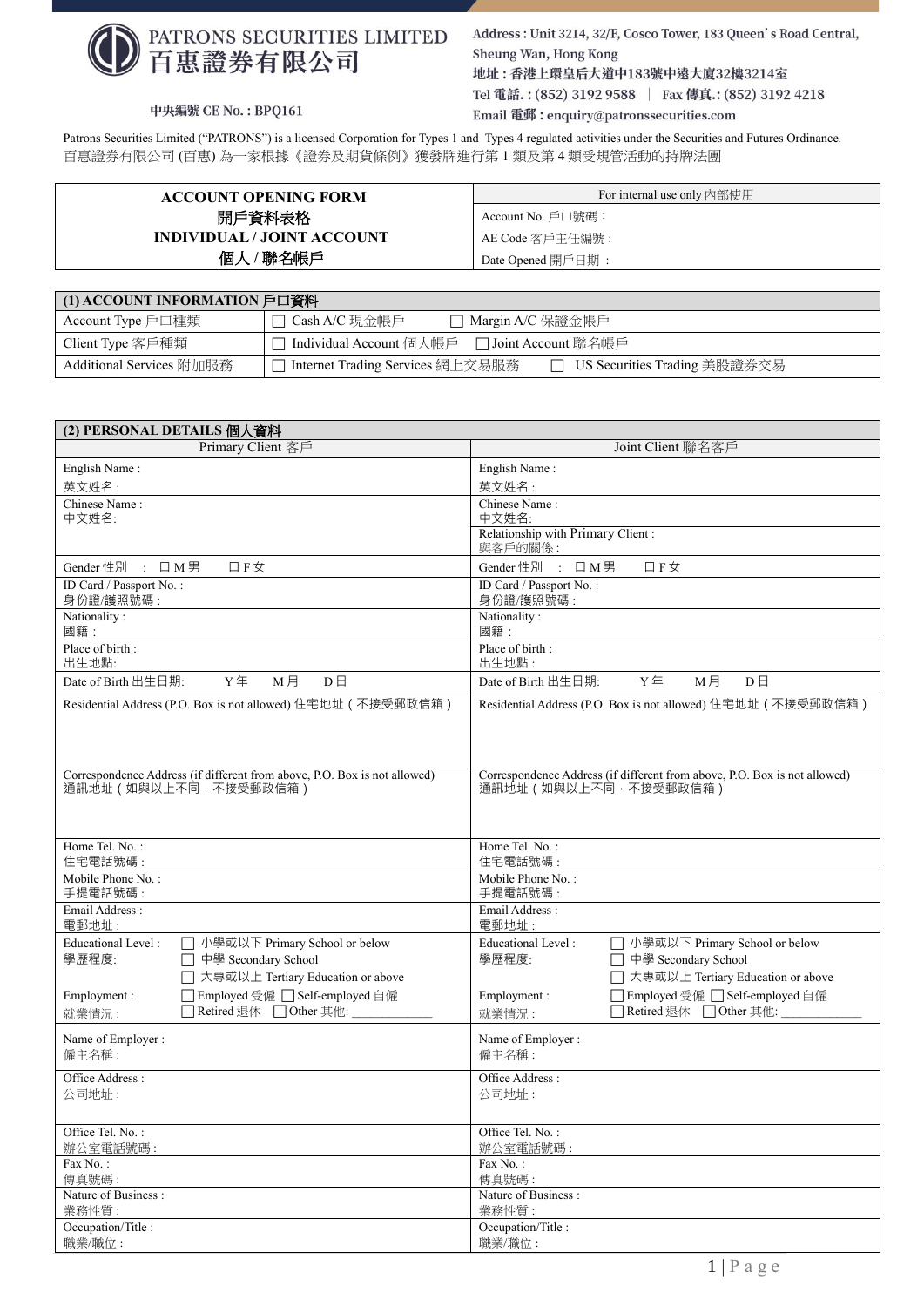|                                                                                                                                                   | PATRONS SECURITIES LIMITED                                                                                                                                            |                                                                                | A/C No. 戶口號碼:                                    |                                                                                                  |
|---------------------------------------------------------------------------------------------------------------------------------------------------|-----------------------------------------------------------------------------------------------------------------------------------------------------------------------|--------------------------------------------------------------------------------|--------------------------------------------------|--------------------------------------------------------------------------------------------------|
| 百惠證券有限公司                                                                                                                                          |                                                                                                                                                                       | A/C Name 戶口姓名:                                                                 |                                                  |                                                                                                  |
| 中央編號 CE No.: BPQ161                                                                                                                               |                                                                                                                                                                       |                                                                                |                                                  |                                                                                                  |
| (3) STANDING PAYMENT INSTRUCTION 常設收款指示                                                                                                           |                                                                                                                                                                       |                                                                                |                                                  |                                                                                                  |
|                                                                                                                                                   | Please pay the money received on my/our behalf into the following bank account opened in my/our own name upon my request.<br>請在本人要求時將為本人/吾等代收的款項轉帳到下列以本人/吾等名義開設的銀行帳戶。 |                                                                                |                                                  |                                                                                                  |
| Name of Bank 銀行名稱                                                                                                                                 | Bank Account Name 銀行帳戶名稱 Bank Account No. 銀行帳戶號碼:                                                                                                                     |                                                                                |                                                  |                                                                                                  |
|                                                                                                                                                   |                                                                                                                                                                       |                                                                                |                                                  |                                                                                                  |
|                                                                                                                                                   |                                                                                                                                                                       |                                                                                |                                                  |                                                                                                  |
|                                                                                                                                                   |                                                                                                                                                                       |                                                                                |                                                  |                                                                                                  |
| (4) MAILING METHOD 通訊方式                                                                                                                           |                                                                                                                                                                       |                                                                                |                                                  |                                                                                                  |
| (Select either one 只選一項)                                                                                                                          | All correspondence of the account including statements, confirmations, notices, contracts etc to be mailed to:<br>請將上述帳戶之信件,包括結算單、確認書、通知書及契約書等發送至:                    |                                                                                |                                                  |                                                                                                  |
| *(Mailing Statement fee 郵寄結單費: HK\$50.00/month 每月)                                                                                                | 1.   By E-mail 電郵 2.   By Mail 郵遞 →   Residential 住宅     Office 辦公室     Mailing Address 通訊地址                                                                          |                                                                                |                                                  |                                                                                                  |
| Statements Language 結算單語言: □ T. Chinese 繁體中文                                                                                                      |                                                                                                                                                                       |                                                                                | □S. Chinese 簡體中文 □ English 英文                    |                                                                                                  |
| (5) FINANCIAL INFORMATION 財政資料                                                                                                                    |                                                                                                                                                                       |                                                                                |                                                  |                                                                                                  |
| Primary Client 客戶                                                                                                                                 |                                                                                                                                                                       |                                                                                |                                                  | Joint Client 聯名客戶                                                                                |
|                                                                                                                                                   | Source of Wealth / Funds 資產 / 資金來源                                                                                                                                    |                                                                                |                                                  | Source of Wealth / Funds 資產 / 資金來源                                                               |
| Income Source 收入來源<br>□ Salary 薪金/ Commission 佣金                                                                                                  | □ Household Income 家用                                                                                                                                                 |                                                                                | Income Source 收入來源<br>□ Salary 薪金/ Commission 佣金 | □ Household Income 家用                                                                            |
| □ Rental Income 物業租金                                                                                                                              | □ Retirement Pension 退休金                                                                                                                                              |                                                                                | □ Rental Income 物業租金                             | □ Retirement Pension 退休金                                                                         |
| □ Dividend 股息/ Interest 利息                                                                                                                        | □ Mortgage / Loan 按揭/借貸                                                                                                                                               |                                                                                | □ Dividend 股息/ Interest 利息                       | □ Mortgage / Loan 按揭/借貸                                                                          |
| □ Business Profit 營業利潤                                                                                                                            | $\Box$ Nil 無                                                                                                                                                          |                                                                                | □ Business Profit 營業利潤                           | $\Box$ Nil 無                                                                                     |
| □ Saving 儲蓄                                                                                                                                       | □ Others 其他                                                                                                                                                           | □ Saving 儲蓄                                                                    |                                                  | $\Box$ Others 其他                                                                                 |
| Annual Income 全年收入                                                                                                                                |                                                                                                                                                                       |                                                                                | Annual Income 全年收入                               |                                                                                                  |
| $HKD250,001 - HKD500,000$<br>$\Box$ < HKD250,000<br>$\label{thm:1} \quad \text{HKD500,001-HKD1,000,000} \quad \text{HKD1,000,001 - HKD2,000,000}$ |                                                                                                                                                                       |                                                                                | $\Box$ < HKD250,000                              | $\Box$ HKD250,001 - HKD500,000                                                                   |
| □HKD500,001-HKD1,000,000 □HKD1,000,001 - HKD2,000,000<br>$\Box$ HKD<br>$\boxed{\phantom{1.5cm}} \text{HKD} \underline{\hspace{1.5cm}}$            |                                                                                                                                                                       |                                                                                |                                                  |                                                                                                  |
| Net Value of Assets 資產淨值                                                                                                                          |                                                                                                                                                                       |                                                                                | Net Value of Assets 資產淨值                         |                                                                                                  |
| $\Box$ < HKD500,000 $\Box$ HKD500,001 - HKD2,500,000<br>□ HKD2,500,001-HKD5,000,000 □ HKD5,000,001-HKD10,000,000<br>$\Box$ HKD                    |                                                                                                                                                                       | $\Box$ HKD                                                                     | $\Box$ < HKD500,000                              | □ HKD500,001- HKD2,500,000<br>$\Box$ HKD2,500,001-HKD5,000,000 $\Box$ HKD5,000,001-HKD10,000,000 |
| Asset Type 資產類別                                                                                                                                   |                                                                                                                                                                       |                                                                                | Asset Type 資產類別                                  |                                                                                                  |
| □ Land and Property 房地產                                                                                                                           | Stocks 股票                                                                                                                                                             |                                                                                | □ Land and Property 房地產                          | Stocks 股票                                                                                        |
| □ Funds 基金                                                                                                                                        | Inheritance 遺產                                                                                                                                                        | $\Box$ Funds 基金                                                                |                                                  | Inheritance 遺產                                                                                   |
| □ Gold 黃金<br>□ Cash / Deposit 現金 / 存款                                                                                                             | □ Foreign Exchange 外匯<br>□ Others 其他                                                                                                                                  | □ Gold 黃金                                                                      | □ Cash / Deposit 現金 / 存款                         | □ Foreign Exchange 外匯<br>□ Others 其他                                                             |
| □ Bonds / Debentures 債券                                                                                                                           |                                                                                                                                                                       |                                                                                | □ Bonds / Debentures 債券                          |                                                                                                  |
|                                                                                                                                                   | (6) INVESTMENT EXPERIENCE AND OBJECTIVES 投資經驗及目的                                                                                                                      |                                                                                |                                                  |                                                                                                  |
| Primary Client 客戶                                                                                                                                 |                                                                                                                                                                       |                                                                                |                                                  | Joint Client 聯名客戶                                                                                |
| Investment Knowledge 投資知識                                                                                                                         |                                                                                                                                                                       |                                                                                | Investment Knowledge 投資知識                        |                                                                                                  |
| □ Excellent 精通 □ Good 良好 □ Some 較好 □ Limited 有限<br>□ None 全無                                                                                      |                                                                                                                                                                       | $\Box$ None 全無                                                                 |                                                  | Excellent 精通 □ Good 良好 □ Some 較好 □ Limited 有限                                                    |
| Investment Experience 投資經驗                                                                                                                        |                                                                                                                                                                       |                                                                                | Investment Experience 投資經驗                       |                                                                                                  |
| □ Stock 股票 year(s)年                                                                                                                               |                                                                                                                                                                       |                                                                                | Stock 股票 ______ year(s)年                         |                                                                                                  |
| □ Index Options / Futures 指數期權/期貨 _______ year(s)年                                                                                                |                                                                                                                                                                       | □ Index Options / Futures 指數期權/期貨 _______ year(s)年                             |                                                  |                                                                                                  |
| □ Warrants / Stock Options 認股證/股票期權 _______ year(s)年                                                                                              |                                                                                                                                                                       |                                                                                |                                                  | □ Warrants / Stock Options 認股證/股票期權 year(s)年                                                     |
| □ FX/Bullion 外幣/黃金 ______ year(s)年                                                                                                                |                                                                                                                                                                       | □ FX/Bullion 外幣/黃金 ______ year(s)年                                             |                                                  |                                                                                                  |
| □ Structured Investment Products 結構性產品 year(s)年<br>year(s)年 Please specify 請述明:                                                                   |                                                                                                                                                                       | Structured Investment Products 結構性產品 year(s)年                                  |                                                  |                                                                                                  |
| □ Others 其他<br>Investment Objectives 投資目的                                                                                                         |                                                                                                                                                                       | Others 其他<br>______ year(s)年 Please specify 請述明:<br>Investment Objectives 投資目的 |                                                  |                                                                                                  |
| □ Growth 增值                                                                                                                                       | □ Income 收入 □ Speculation 投機                                                                                                                                          | □ Growth 增值                                                                    |                                                  | □ Income 收入 □ Speculation 投機                                                                     |
| □ Hedging 對沖<br>□ Other 其他                                                                                                                        |                                                                                                                                                                       | □ Hedging 對沖                                                                   | □ Other 其他                                       |                                                                                                  |
| Risk Tolerance 承受風險                                                                                                                               |                                                                                                                                                                       |                                                                                | Risk Tolerance 承受風險                              |                                                                                                  |
| □ Aggressive 高<br>$\Box$ Moderate $\Box$                                                                                                          | Conservative 低                                                                                                                                                        |                                                                                | □ Aggressive 高<br>$\Box$ Moderate $\mp$          | $\Box$ Conservative $\oint$                                                                      |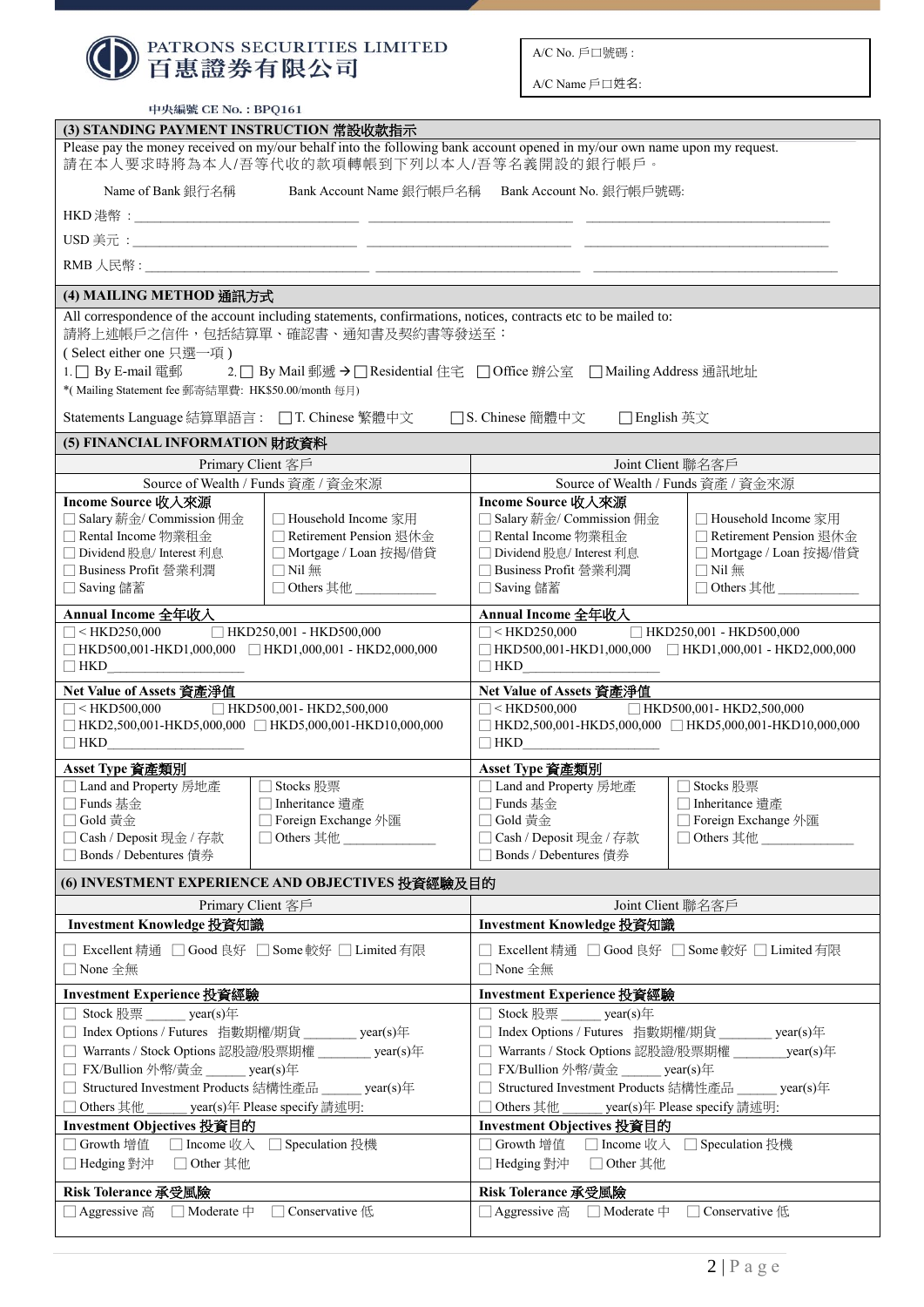

A/C Name 戶口姓名:

中央編號 CE No.: BPQ161

| (7) KNOWLEDGE OF DERIVATIVES 衍生產品的認識                                                                                                                                                                                                                                                                                                                                                                                                                            |                                                         |                 |                 |  |
|-----------------------------------------------------------------------------------------------------------------------------------------------------------------------------------------------------------------------------------------------------------------------------------------------------------------------------------------------------------------------------------------------------------------------------------------------------------------|---------------------------------------------------------|-----------------|-----------------|--|
| Trading of exchange-traded derivative products involves high risks and is not suitable for every investor. Investors should understand the related<br>risks before trading in derivative products. The below questions are asked and targeted at the investment decision maker(s). For Corporate Account,<br>authorised signatories who will give transaction instructions on behalf of the company. The answers filled below will be considered as the overall |                                                         |                 |                 |  |
| assessment of all investment decision maker(s) for the Account.                                                                                                                                                                                                                                                                                                                                                                                                 |                                                         |                 |                 |  |
| 買賣交易所買賣之衍生產品涉及高風險,並非每個投資者皆適合。投資者買賣衍生產品前必須清楚明白有關的風險。有關問題的對                                                                                                                                                                                                                                                                                                                                                                                                       |                                                         |                 |                 |  |
| 象為投資決策者,若為公司帳戶,即指公司授權代表發出交易指示的簽署者。此部份的評估將被視為該帳戶的投資決策者的綜合性                                                                                                                                                                                                                                                                                                                                                                                                       |                                                         |                 |                 |  |
| 評估。<br>(Please tick the appropriate box. 請在適當空格加√)                                                                                                                                                                                                                                                                                                                                                                                                              |                                                         |                 |                 |  |
| Have you ever undergone any training or attended courses on derivative products?                                                                                                                                                                                                                                                                                                                                                                                |                                                         | Primary Client  | Joint Client    |  |
| 閣下是否曾接受有關含衍生產品的培訓/修讀課程?                                                                                                                                                                                                                                                                                                                                                                                                                                         |                                                         | 客戶              | 聯名客戶            |  |
| If Yes, 如是, Name of Organization 課程機構名稱                                                                                                                                                                                                                                                                                                                                                                                                                         |                                                         | □ Yes 是<br>□No否 | □ Yes 是<br>□No否 |  |
|                                                                                                                                                                                                                                                                                                                                                                                                                                                                 | the control of the control of the control of            |                 |                 |  |
|                                                                                                                                                                                                                                                                                                                                                                                                                                                                 |                                                         |                 |                 |  |
| Have you ever obtained any working experience related to derivative products?                                                                                                                                                                                                                                                                                                                                                                                   |                                                         | □ Yes 是         | □ Yes 是         |  |
| 閣下是否曾獲取有關衍生產品的工作經驗?                                                                                                                                                                                                                                                                                                                                                                                                                                             |                                                         | □No否            | □No否            |  |
| If Yes, 如是, Name of employer 僱主名稱:                                                                                                                                                                                                                                                                                                                                                                                                                              |                                                         |                 |                 |  |
|                                                                                                                                                                                                                                                                                                                                                                                                                                                                 | _Years of Employment 服務年資:                              |                 |                 |  |
| Do you ever have any trading experience in structured or derivative product (s)?                                                                                                                                                                                                                                                                                                                                                                                |                                                         | □ Yes 是         | □ Yes 是         |  |
| 閣下以往曾否有買賣結構性或衍生產品的經驗?                                                                                                                                                                                                                                                                                                                                                                                                                                           |                                                         | □No否            | □No否            |  |
| If Yes, $\sin \frac{\pi x}{2}$ , please state the structured or derivative product(s) you traded.                                                                                                                                                                                                                                                                                                                                                               |                                                         |                 |                 |  |
| 請提供閣下以往有買賣的結構性或衍生產品。                                                                                                                                                                                                                                                                                                                                                                                                                                            |                                                         |                 |                 |  |
| □ Callable Bull/Bear Contracts (CBBC) 牛熊證                                                                                                                                                                                                                                                                                                                                                                                                                       | □ Derivative Warrants 衍生認股證                             |                 |                 |  |
| □ Equity Linked Instruments/Notes (ELI/ELN)股票掛鈎產品                                                                                                                                                                                                                                                                                                                                                                                                               | Exchange Traded Convertible Bonds                       |                 |                 |  |
| □ Exchange Traded Funds 交易所買賣基金                                                                                                                                                                                                                                                                                                                                                                                                                                 | 交易所買賣換股債券                                               |                 |                 |  |
| □ Rights 供股權<br>□ Others 其他:                                                                                                                                                                                                                                                                                                                                                                                                                                    | □ Futures and Options 期貨或期權合約交易<br>□ Stock Options 股票期權 |                 |                 |  |
|                                                                                                                                                                                                                                                                                                                                                                                                                                                                 |                                                         |                 |                 |  |
| Have you executed five or more transactions in structured or derivative products within the past three years?<br>您曾否在以往三年内執行過五宗或以上結構性或衍生產品交易?<br>(請提供有關之單據副本以作參考-please provide your supporting documents)                                                                                                                                                                                                                                                      |                                                         | □ Yes 是<br>□No否 | □ Yes 是<br>□No否 |  |
| Client Investment Intentions 客戶投資意向:                                                                                                                                                                                                                                                                                                                                                                                                                            |                                                         |                 |                 |  |
| I/We <b>intend to trade</b> exchange-traded derivative products and accept to bear the relevant potential risks associated with the derivative<br>products, even though I / we may not have the relevant knowledge.<br>本人/吾等 <mark>有意買賣</mark> 在交易所買賣之衍生產品,並同意承擔衍生產品所附帶的相關潛在風險,即使本人/吾等可能不具備相關知<br>識。                                                                                                                                                            |                                                         |                 |                 |  |
| I/We do not intend to trade exchange-traded derivative products.<br>本人/吾等 <u><b>無意買賣</b>在交易所買賣之衍生產品</u> 。                                                                                                                                                                                                                                                                                                                                                       |                                                         |                 |                 |  |
| (8) DISCLOSURE OF IDENTITY 披露身份                                                                                                                                                                                                                                                                                                                                                                                                                                 |                                                         |                 |                 |  |
| 客戶是否帳戶之最終受益擁有人? Is/Are Client(s) the ultimate beneficial owner(s) of the Account?                                                                                                                                                                                                                                                                                                                                                                               |                                                         |                 |                 |  |
| □ Yes 是                                                                                                                                                                                                                                                                                                                                                                                                                                                         |                                                         |                 |                 |  |
| □ No 否: The ultimate beneficial owner(s) is/are 最終受益擁有人如下:                                                                                                                                                                                                                                                                                                                                                                                                      |                                                         |                 |                 |  |
| Name 姓名:                                                                                                                                                                                                                                                                                                                                                                                                                                                        | 身份證/護照/公司註冊號碼/商業登記號碼:                                   |                 |                 |  |
|                                                                                                                                                                                                                                                                                                                                                                                                                                                                 | I.D./Passport No./Incorporation No./B.R. No.:           |                 |                 |  |
| Nationality 國藉:                                                                                                                                                                                                                                                                                                                                                                                                                                                 | Address 地址:                                             |                 |                 |  |
| Occupation 職業:                                                                                                                                                                                                                                                                                                                                                                                                                                                  |                                                         |                 |                 |  |
| Your relationship with the beneficial owner(s):<br>Tel No. 聯絡電話:                                                                                                                                                                                                                                                                                                                                                                                                |                                                         |                 |                 |  |
| Email 電郵:                                                                                                                                                                                                                                                                                                                                                                                                                                                       | 閣下與受益擁有人之關係:                                            |                 |                 |  |
| If the account holder is not the beneficial owner of income, each beneficial owner should provide a CRS Self-Certification.<br>如帳戶持有人並非最終受益擁有人,每位最終受益擁有人請另各自提交一份自我證明表格。                                                                                                                                                                                                                                                                                         |                                                         |                 |                 |  |
| For AE use 客戶主任使用: · Received copies of Self-Certification<br>已收到____份自我證明                                                                                                                                                                                                                                                                                                                                                                                      |                                                         |                 |                 |  |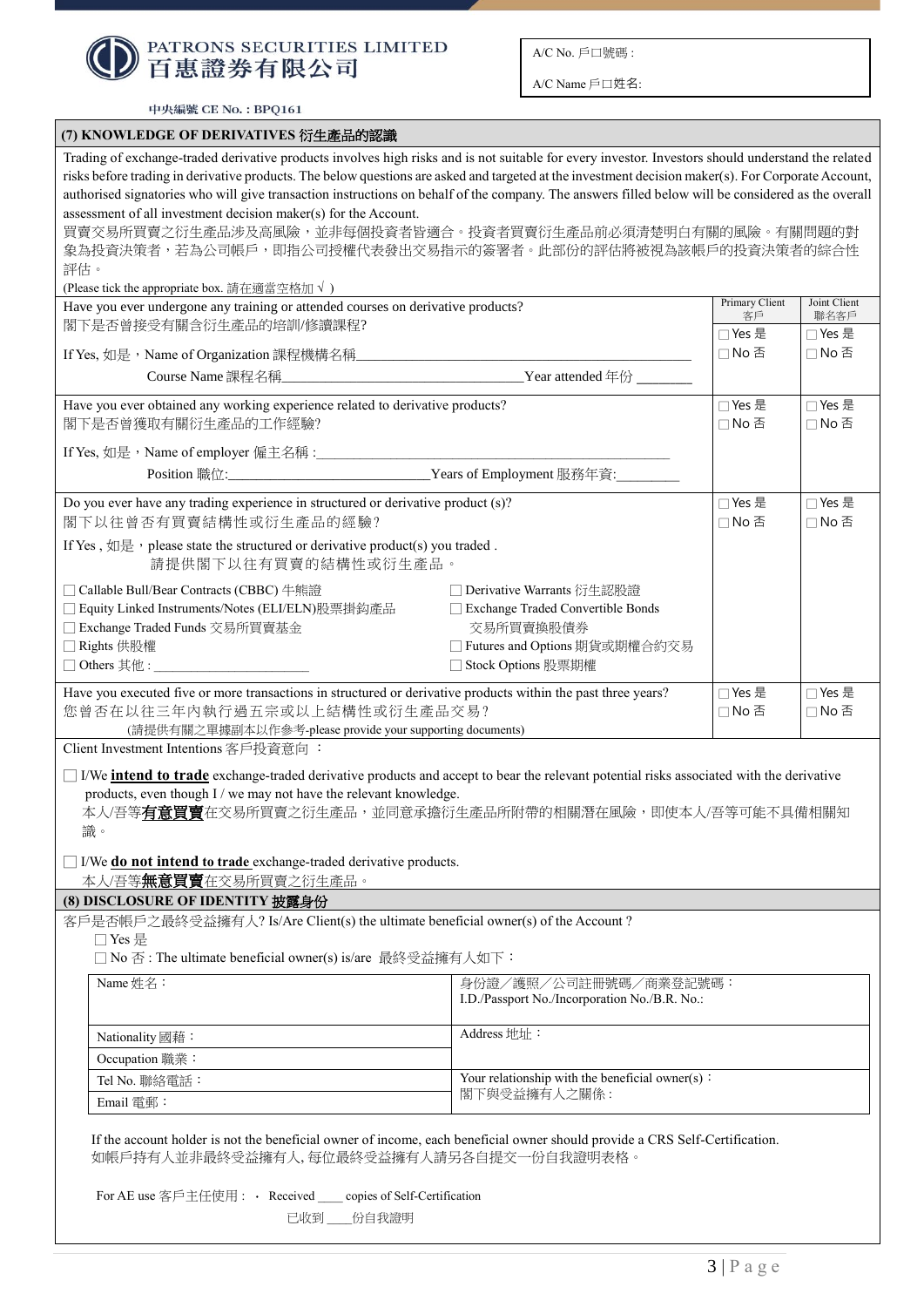

A/C Name 戶口姓名:

| 中央編號 CE No.: BPQ161 |  |  |  |  |
|---------------------|--|--|--|--|
|---------------------|--|--|--|--|

| (9) RELATED ACCOUNTS AND DECLARATION 關連帳戶及聲明 (Please tick the appropriate box. 請在適當空格加√) |                                                                                              |                                                                                                            |  |  |
|------------------------------------------------------------------------------------------|----------------------------------------------------------------------------------------------|------------------------------------------------------------------------------------------------------------|--|--|
| Are you a senior officer or director of                                                  | Primary Client 客戶                                                                            | Joint Client 聯名客戶                                                                                          |  |  |
| any listed company whose shares are                                                      | No 否<br>Yes 是:                                                                               | $\Box$ No $\overline{\triangle}$<br>□ Yes 是:                                                               |  |  |
| traded on any exchange or market?<br>閣下是否出任上市公司之高級職員                                     | Company Name 公司名稱:                                                                           | Company Name 公司名稱:                                                                                         |  |  |
| /董事?                                                                                     | Stock Code 股票編號:                                                                             | Stock Code 股票編號:                                                                                           |  |  |
|                                                                                          | No 否                                                                                         | No 否                                                                                                       |  |  |
| Are you an employee or a director of<br>a Company licensed or registered                 | $Yes \n  E :$                                                                                | $\Box$ Yes 是:                                                                                              |  |  |
| with the Hong Kong Securities and                                                        | Name of Licensed or Registered Co.                                                           | Name of Licensed or Registered Co.                                                                         |  |  |
| Futures Commission (SFC)?                                                                | 持牌法團或註冊機構名稱:                                                                                 | 持牌法團或註冊機構名稱:                                                                                               |  |  |
| 閣下是否為香港證券及期貨事務監<br>察委員會(證監會)持牌法團或註冊                                                      |                                                                                              |                                                                                                            |  |  |
| 機構之董事或僱員?                                                                                | CE No 中央編號:                                                                                  | CE No 中央編號:                                                                                                |  |  |
| Do you have any other account with                                                       | * If YES, please provide your employer's written consent letter . *若是, 請提供閣下僱主書面同意書。<br>No 否 | $\Box$ No $\overline{\triangle}$                                                                           |  |  |
| PATRONS?                                                                                 | Yes 是: Account name 帳戶名稱:                                                                    | □ Yes 是: Account name 帳戶名稱:                                                                                |  |  |
| 閣下是否在百惠擁有其他帳戶?                                                                           | Account number 帳戶號碼:                                                                         | Account number 帳戶號碼:                                                                                       |  |  |
|                                                                                          | No 否                                                                                         | ヿNo 否                                                                                                      |  |  |
| Are your spouse or immediate family<br>members a client of PATRONS?                      | Yes 是: Account name 帳戶名稱:                                                                    | □ Yes 是: Account name 帳戶名稱:                                                                                |  |  |
| 閣下之配偶或直系親屬是否百惠的                                                                          | Account number 帳戶號碼:                                                                         | Account number 帳戶號碼:                                                                                       |  |  |
| 客戶?                                                                                      | Relationship 關係:                                                                             | Relationship 關係:                                                                                           |  |  |
| Are you, your spouse or immediate                                                        | No 否<br>Yes 是: name of the relative and relationship                                         | $\overline{\exists}$ No $\overline{\oplus}$<br>$\Box$ Yes $\equiv$ : name of the relative and relationship |  |  |
| family members a director and/or<br>shareholder of a corporate client of                 | 僱員親屬名稱及關係:                                                                                   | 僱員親屬名稱及關係:                                                                                                 |  |  |
| PATRONS? 閣下、閣下配偶或直系                                                                      |                                                                                              |                                                                                                            |  |  |
| 親屬是否百惠之公司帳戶的董事及                                                                          |                                                                                              |                                                                                                            |  |  |
| /或股東?                                                                                    |                                                                                              |                                                                                                            |  |  |
| Are you, either alone or with your                                                       | No 否                                                                                         | □No否                                                                                                       |  |  |
| spouse, in control of 35% or more of<br>the issued shares of any corporate               | Yes 是: Spouse name 配偶名稱:                                                                     | □ Yes 是: Spouse name 配偶名稱:                                                                                 |  |  |
| account of PATRONS?                                                                      |                                                                                              |                                                                                                            |  |  |
| 閣下是否個人或與您的配偶共同控                                                                          |                                                                                              |                                                                                                            |  |  |
| 制任何百惠之其他公司客戶帳戶<br>35%以上的股權?                                                              |                                                                                              |                                                                                                            |  |  |
| Have you been arrested/ tried/                                                           | No 否                                                                                         | $\Box$ No $\overline{\triangle}$                                                                           |  |  |
| sentenced/ disciplined for illegal                                                       | □ Yes 是: (please specify 請述明具體)                                                              | ] Yes 是: (please specify 請述明具體)                                                                            |  |  |
| activities or violating regulatory<br>requirements?                                      |                                                                                              |                                                                                                            |  |  |
| 閣下是否曾經涉及違法或違反監管                                                                          |                                                                                              |                                                                                                            |  |  |
| 守則而被捕/受審/被判刑/被紀律處                                                                        |                                                                                              |                                                                                                            |  |  |
| 分?                                                                                       |                                                                                              |                                                                                                            |  |  |
|                                                                                          | $\Box$ No 否<br>□ Yes 是(date and details 相關日期及資料)                                             | $\Box$ No $\overline{\Delta}$<br>□ Yes 是(date and details 相關日期及資料)                                         |  |  |
|                                                                                          |                                                                                              |                                                                                                            |  |  |
| Are you bankrupt/ ever bankrupt?<br>閣下是否破產或曾經破產?                                         |                                                                                              |                                                                                                            |  |  |
|                                                                                          |                                                                                              |                                                                                                            |  |  |
|                                                                                          |                                                                                              |                                                                                                            |  |  |
|                                                                                          | $\Box$ No 否<br>□ Yes 是: (please specify 請述明具體)                                               | $\Box$ No $\overline{\Delta}$<br>□ Yes 是: (please specify 請述明具體)                                           |  |  |
| Are you a politically exposed person,<br>senior government official or senior            |                                                                                              |                                                                                                            |  |  |
| executive of a state-<br>owned                                                           |                                                                                              |                                                                                                            |  |  |
| corporation?                                                                             |                                                                                              |                                                                                                            |  |  |
| 閣下是否政治人物、高級政府官員<br>或國有企業高級行政人員?                                                          |                                                                                              |                                                                                                            |  |  |
|                                                                                          |                                                                                              |                                                                                                            |  |  |
| (10) OTHER INFORMATIOM 其他資料                                                              | Reason for Choosing PATRONS for Account Opening 閣下選擇在百惠開戶的原因:                                |                                                                                                            |  |  |
| Referred by 推薦:                                                                          | □ Others 其他:                                                                                 |                                                                                                            |  |  |
|                                                                                          |                                                                                              |                                                                                                            |  |  |
|                                                                                          |                                                                                              |                                                                                                            |  |  |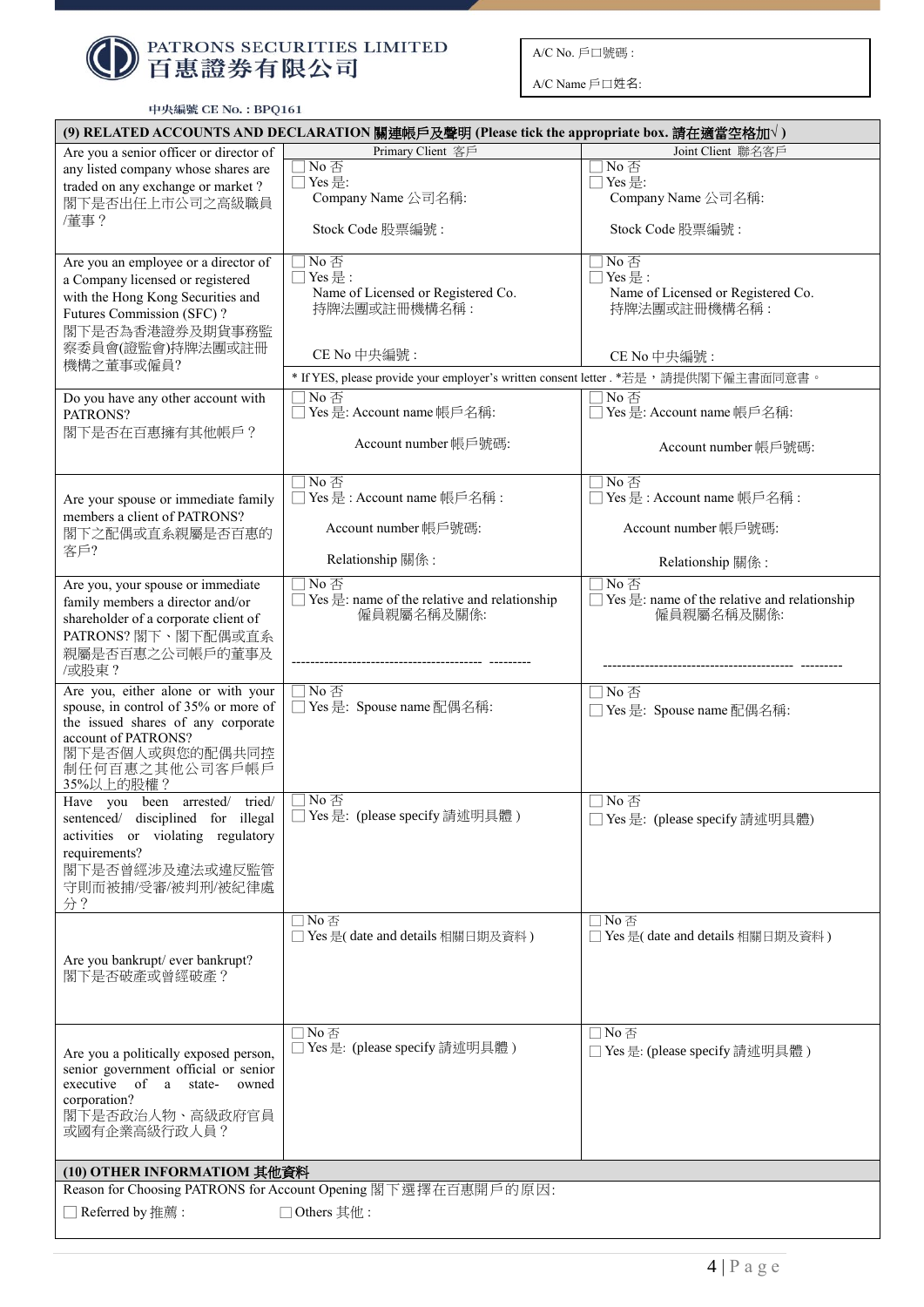| <b>● PATRONS SECURITIES LIMITED</b> |
|-------------------------------------|

A/C Name 戶口姓名:

|                                                                                                                                                                                 | 中央編號 CE No.: BPQ161                                                                                                                                                                      |                                    |                   |                                                                                                                                                                                                                                                                                                                                                                                     |
|---------------------------------------------------------------------------------------------------------------------------------------------------------------------------------|------------------------------------------------------------------------------------------------------------------------------------------------------------------------------------------|------------------------------------|-------------------|-------------------------------------------------------------------------------------------------------------------------------------------------------------------------------------------------------------------------------------------------------------------------------------------------------------------------------------------------------------------------------------|
|                                                                                                                                                                                 | (11) US FATCA SELF- CERTIFICATION 美國海外帳戶稅收合規法案聲明                                                                                                                                         |                                    |                   |                                                                                                                                                                                                                                                                                                                                                                                     |
|                                                                                                                                                                                 | Are you a U.S. citizen (e.g. holding U.S. Passport) or                                                                                                                                   | Primary Client                     | Joint Client      | Remarks 備註:                                                                                                                                                                                                                                                                                                                                                                         |
| U.S. resident alien (e.g. holding U.S. green card)? 閣                                                                                                                           |                                                                                                                                                                                          | 客戶                                 | 聯名客戶              | "No 否" - Fill in Form 填寫表格: W-8BEN                                                                                                                                                                                                                                                                                                                                                  |
| 下是否為美國公民 (持有美國護照)                                                                                                                                                               |                                                                                                                                                                                          | □No否                               | □No否              | "Yes $\frac{\boxplus}{\boxplus}$ " - Requires PATRONS approval to open an                                                                                                                                                                                                                                                                                                           |
| 或 美國居民 (持有美國綠卡)                                                                                                                                                                 |                                                                                                                                                                                          | □ Yes 是                            | □Yes是             | account.                                                                                                                                                                                                                                                                                                                                                                            |
|                                                                                                                                                                                 |                                                                                                                                                                                          |                                    |                   | 需經百惠證券批核才可開設帳戶。                                                                                                                                                                                                                                                                                                                                                                     |
|                                                                                                                                                                                 | Note: If there is a change in any information provided, please notify to PATRONS within 30 calendar days<br>注意:倘提供的資料有任何變更,請於30日內通知百惠證券。                                                 |                                    |                   |                                                                                                                                                                                                                                                                                                                                                                                     |
|                                                                                                                                                                                 | (12) INDIVIDUAL TAX RESIDENCY SELF- CERTIFICATION (CRS-I) 個人稅務居民身份自我證明                                                                                                                   |                                    |                   |                                                                                                                                                                                                                                                                                                                                                                                     |
|                                                                                                                                                                                 |                                                                                                                                                                                          |                                    |                   | This is a self-certification form provided by an account holder to a reporting financial institution for the purpose of automatic exchange of financial account                                                                                                                                                                                                                     |
|                                                                                                                                                                                 | 的資料交給稅務局,稅務局會將資料轉交到另一稅務管轄區的稅務當局。                                                                                                                                                         |                                    |                   | information. The data collected may be transmitted by the reporting financial institution to the Inland Revenue Department for transfer to the tax authority<br>of another jurisdiction. 這是由帳戶持有人向申報財務機構提供的自我證明表格,以作自動交換財務帳戶資料用途。申報財務機構可把收集所得                                                                                                                                       |
|                                                                                                                                                                                 | Jurisdiction of Residence and Taxpayer Identification Number or its Functional Equivalent ("TIN")                                                                                        |                                    |                   |                                                                                                                                                                                                                                                                                                                                                                                     |
|                                                                                                                                                                                 | and (b) the Account Holder's TIN for each jurisdiction indicated. Indicate all (not restricted to five) jurisdictions of residence.                                                      |                                    |                   | Complete the following table indicating (a) the jurisdiction of residence (including Hong Kong) where the Account Holder is a resident for tax purposes                                                                                                                                                                                                                             |
|                                                                                                                                                                                 | If the Account Holder is a tax resident of Hong Kong, the TIN is the Hong Kong Identity Card Number.                                                                                     |                                    |                   |                                                                                                                                                                                                                                                                                                                                                                                     |
|                                                                                                                                                                                 | If a TIN is unavailable, provide the appropriate reason A, B or C                                                                                                                        |                                    |                   |                                                                                                                                                                                                                                                                                                                                                                                     |
|                                                                                                                                                                                 | Reason A - The jurisdiction where the Account Holder is a resident for tax purposes does not issue TINs to its residents.                                                                |                                    |                   |                                                                                                                                                                                                                                                                                                                                                                                     |
|                                                                                                                                                                                 |                                                                                                                                                                                          |                                    |                   | Reason B - The Account Holder is unable to obtain a TIN. Explain why the Account Holder is unable to obtain a TIN if you have selected this reason.<br>Reason C – TIN is not required. Select this reason only if the authorities of the jurisdiction of residence do not require the TIN to be disclosed                                                                           |
|                                                                                                                                                                                 | 居留司法管轄區及稅務編號或具有等同功能的識辨編號(以下簡稱「稅務編號」)                                                                                                                                                     |                                    |                   |                                                                                                                                                                                                                                                                                                                                                                                     |
|                                                                                                                                                                                 |                                                                                                                                                                                          |                                    |                   | 提供以下資料,列明(1)你的居留司法管轄區,亦即是你的稅務管轄區(香港包括在內)及(2)該居留司法管轄區發給你的稅務編號。列出所                                                                                                                                                                                                                                                                                                                    |
| 有 (不限於 3 個) 居留司法管轄區。                                                                                                                                                            | 如你是香港稅務居民,稅務編號是香港身份證號碼。如你是中國稅務居民,稅務編號是中國公民身份證號碼。                                                                                                                                         |                                    |                   |                                                                                                                                                                                                                                                                                                                                                                                     |
|                                                                                                                                                                                 | 如沒有提供稅務編號,必須填寫合適的理由:                                                                                                                                                                     |                                    |                   |                                                                                                                                                                                                                                                                                                                                                                                     |
|                                                                                                                                                                                 | 理由 A ‐ 你的居留司法管轄區並沒有向其居民發出稅務編號。                                                                                                                                                           |                                    |                   |                                                                                                                                                                                                                                                                                                                                                                                     |
|                                                                                                                                                                                 | 理由 B - 你不能取得稅務編號。如選取這一理由,解釋你不能取得稅務編號的原因。<br>理由 C - 你毋須提供稅務編號。居留司法管轄區的主管機關不需要你披露稅務編號。                                                                                                     |                                    |                   |                                                                                                                                                                                                                                                                                                                                                                                     |
| Jurisdiction of                                                                                                                                                                 | <b>TIN</b>                                                                                                                                                                               | Enter Reason A, B or C             |                   | Explain why the account holder is unable to obtain a TIN if you have                                                                                                                                                                                                                                                                                                                |
| Residence<br>稅務管轄區                                                                                                                                                              | 稅務編號                                                                                                                                                                                     | if no TIN is available<br>如沒有提供稅務編 |                   | selected Reason B<br>如選取理由B·解釋帳戶持有人不能取得稅務編號的原因                                                                                                                                                                                                                                                                                                                                      |
|                                                                                                                                                                                 |                                                                                                                                                                                          | 號,                                 |                   |                                                                                                                                                                                                                                                                                                                                                                                     |
|                                                                                                                                                                                 |                                                                                                                                                                                          | 填寫理由A、B或C                          | Primary Client 客戶 |                                                                                                                                                                                                                                                                                                                                                                                     |
|                                                                                                                                                                                 |                                                                                                                                                                                          | $\Box A \Box B \Box C$             |                   |                                                                                                                                                                                                                                                                                                                                                                                     |
|                                                                                                                                                                                 |                                                                                                                                                                                          | $\Box A$ $\Box B$ $\Box C$         |                   |                                                                                                                                                                                                                                                                                                                                                                                     |
|                                                                                                                                                                                 |                                                                                                                                                                                          | $\Box A$ $\Box B$ $\Box C$         |                   |                                                                                                                                                                                                                                                                                                                                                                                     |
|                                                                                                                                                                                 |                                                                                                                                                                                          | $\Box A$ $\Box B$ $\Box C$         |                   |                                                                                                                                                                                                                                                                                                                                                                                     |
|                                                                                                                                                                                 |                                                                                                                                                                                          | $\Box A$ $\Box B$ $\Box C$         |                   |                                                                                                                                                                                                                                                                                                                                                                                     |
|                                                                                                                                                                                 |                                                                                                                                                                                          |                                    | Joint Client 聯名客戶 |                                                                                                                                                                                                                                                                                                                                                                                     |
|                                                                                                                                                                                 |                                                                                                                                                                                          | $\Box A$ $\Box B$ $\Box C$         |                   |                                                                                                                                                                                                                                                                                                                                                                                     |
|                                                                                                                                                                                 |                                                                                                                                                                                          | $\Box A \Box B \Box C$             |                   |                                                                                                                                                                                                                                                                                                                                                                                     |
|                                                                                                                                                                                 |                                                                                                                                                                                          | $\Box A \Box B \Box C$             |                   |                                                                                                                                                                                                                                                                                                                                                                                     |
|                                                                                                                                                                                 |                                                                                                                                                                                          |                                    |                   |                                                                                                                                                                                                                                                                                                                                                                                     |
|                                                                                                                                                                                 |                                                                                                                                                                                          | $\Box A \Box B \Box C$             |                   |                                                                                                                                                                                                                                                                                                                                                                                     |
|                                                                                                                                                                                 |                                                                                                                                                                                          | $\Box A \Box B \Box C$             |                   |                                                                                                                                                                                                                                                                                                                                                                                     |
|                                                                                                                                                                                 |                                                                                                                                                                                          |                                    |                   | I acknowledge and agree that (a) the information contained in this form is collected and may be kept by the financial institution for the purpose of automatic exchange of financial account<br>information, and (b) such information and information regarding the account holder and any reportable account(s) may be reported by the financial institution to the Inland Revenue |
|                                                                                                                                                                                 |                                                                                                                                                                                          |                                    |                   | Department of the Government of the Hong Kong Special Administrative Region and exchanged with the tax authorities of another jurisdiction or jurisdictions in which the account holder                                                                                                                                                                                             |
|                                                                                                                                                                                 |                                                                                                                                                                                          |                                    |                   | may be resident for tax purposes, pursuant to the legal provisions for exchange of financial account information provided under the Inland Revenue Ordinance (Cap.112).<br>本人知悉及同意,財務機構可根據《稅務條例》(第 112 章)有關交換財務帳戶資料的法律條文,(a) 收集本表格 所載資料並可備存作自動交換財務帳戶資料用途及 (b)                                                                                                                       |
|                                                                                                                                                                                 |                                                                                                                                                                                          |                                    |                   | 把該等資料和關於帳戶持有人及任何須申報帳戶的資料向香港 特別行政區政府稅務局申報,從而把資料轉交到帳戶持有人的居留司法管轄區的稅務當局。                                                                                                                                                                                                                                                                                                                |
|                                                                                                                                                                                 |                                                                                                                                                                                          |                                    |                   |                                                                                                                                                                                                                                                                                                                                                                                     |
| I certify that I am the account holder of all the account(s) to which this form relates.<br>本人證明,就與本表格所有相關的帳戶,本人是帳戶持有人簽署本表格。                                                    |                                                                                                                                                                                          |                                    |                   |                                                                                                                                                                                                                                                                                                                                                                                     |
|                                                                                                                                                                                 |                                                                                                                                                                                          |                                    |                   | I undertake to advise Patrons Securities Limited of any change in circumstances which affects the tax residency status of the individual Identified of this form or causes the information                                                                                                                                                                                          |
| contained herein to become incorrect, and to provide Patrons Securities Limited with a suitably updated self-certification form within 30 days of such change in circumstances. |                                                                                                                                                                                          |                                    |                   |                                                                                                                                                                                                                                                                                                                                                                                     |
|                                                                                                                                                                                 |                                                                                                                                                                                          |                                    |                   | 本人承諾,如情況有所改變,以致影響本表格的個人的稅務居民身份,或引致本表格所載的資料不正確,本人會通知百惠證券有限公司,並會在情況發生改變後 30 日內,                                                                                                                                                                                                                                                                                                       |
|                                                                                                                                                                                 | 向百惠證券有限公司提交一份已適當更新的自我證明表格。                                                                                                                                                               |                                    |                   |                                                                                                                                                                                                                                                                                                                                                                                     |
|                                                                                                                                                                                 | I declare that the information given and statements made in this form are, to the best of my knowledge and belief, true, correct and complete.<br>本人聲明就本人所知所信,本表格內所填報的所有資料和聲明均屬真實、正確和完備。 |                                    |                   |                                                                                                                                                                                                                                                                                                                                                                                     |

**WARNING: It is an offence under section 80(2E) of the Inland Revenue Ordinance if any person, in making a self-certification, makes a statement that is misleading, false or incorrect in a material particular AND knows, or is reckless as to whether, the statement is misleading, false or incorrect in a material particular. A person who commits the offence is liable on conviction to a fine at level 3 (i.e. HK\$10,000).**

警告**:** 根據《稅務條例》第 **80(2E)**條,如任何人在作出自我證明時,在明知一項陳述在要項上屬具誤導性、虛假或不正確,或罔顧一項陳述是否在要項上屬具誤導性、虛假 或不正確下,作出該項陳述,即屬犯罪。一經定罪,可處第 **3** 級(即 **HK\$10,000**)罰款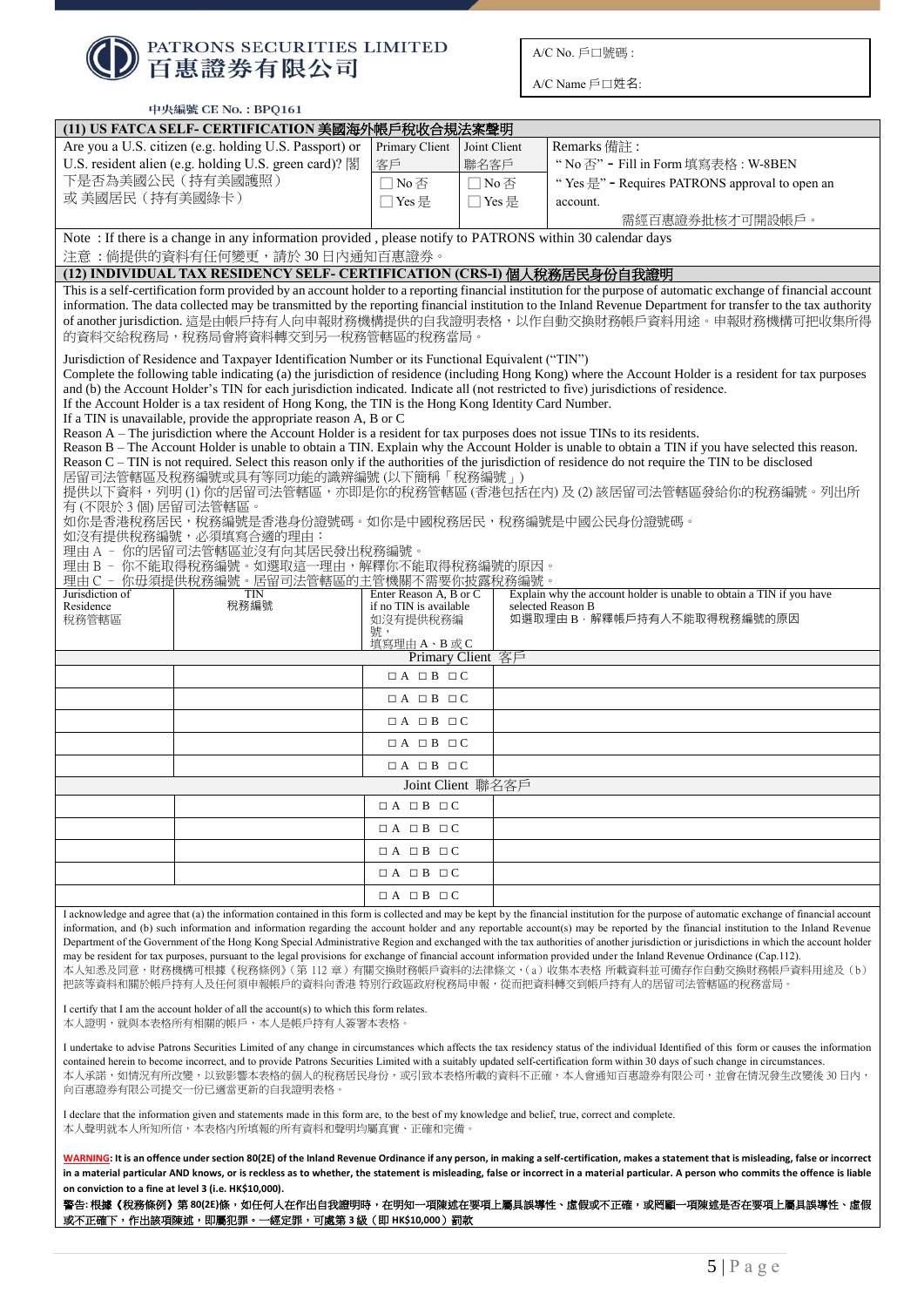

A/C Name 戶口姓名:

#### 中央編號 CE No.: BPQ161

# **(13) USE OF PERSONAL DATA** 個人資料使用

Patrons Securities Limited ("PATRONS") intends to use my/our date and/or provide my/our data to its Affiliates ("Affiliates", i.e. any company in which it is, now or hereafter, directly or indirectly related to PATRONS in direct marketing (includes the name, contact details, portfolio information, transaction pattern and financial background of me/us may be used in direct marketing of investment or financial related products and services of PATRONS and/or its affiliates (including research reports and special offers)). If I/we do not wish PATRONS to use and/or transfer my/our personal data for use in direct marketing, I/we may, without charge, exercise the right to opt-out.

百惠證券有限公司(百惠)可使用本人/吾等的資料及/或提供本人/吾等的資料予任何百惠的聯營公司(「聯營公司」,即指現 時或日後,任何直接或間接與百惠有關之公司)作直接促銷(包括本人/吾等的姓名、聯絡詳情、投資組合資料、交易 模式及財務背景可被用於直接促銷百惠及/或其聯營公司的投資及有關財務產品及服務(包括研究報告及特別優惠))。

若本人/吾等不願意百惠使用及/或轉送本人/吾等的個人資料作直接促銷,本人/吾等可行使拒絕此安排的權利,而且無 須就此支付任何費用。

 $I/we$   $\Box$  **CONSENT**  $\Box$  **OBJECT** to the above, PATRONS can use and/or transfer my/our personal data in **direct marketing**. 本人/吾等 □ 同意 **/** □ 反對上述,百惠可使用及/或轉送本人/吾等的個人資料作出直接促銷。

## **(15) HONG KONG INVESTOR IDENTIFICATION REGIME(HKIDR) AND OVER -THE -COUNTER SECURITIES TRANSACTION REPORTING REGIME(OTCR)**香港投資者識別碼制度及場外證券交易匯報客戶同意書

You acknowledge and agree that Patrons Securities Limited ("PATRONS", "we" or "us") may collect, store, process, use, disclose and transfer personal data relating to you (including your CID and BCAN(s)) as required for PATRONS to provide services to you in relation to securities listed or traded on the Stock Exchange of Hong Kong (SEHK) and for complying with the rules and requirements of SEHK and the Securities and Futures Commission (SFC) in effect from time to time. Without limiting the foregoing, this includes –

閣下明白並同意,百惠證券有限公司(「本公司」或「我們」)為了向閣下提供與在香港聯合交易所(聯交所)上市或買賣的證券相關 的服務,以及為了遵守不時生效的聯交所與證券及期貨事務監察委員會(證監會)的規則和規定,本公司可收集、儲存、處理、使 用、披露及轉移與閣下有關的個人資料(包括閣下的客戶識別信息及券商客戶編碼)。在不限制以上的內容的前提下,當中包括―

1.) Disclosing and transferring your personal data (including CID and BCAN(s)) to SEHK and/or the SFC in accordance with the rules and requirements of SEHK and the SFC in effect from time to time;根據不時牛效的聯交所及證監會規則和規定,向聯交所及/或證監會披露 及轉移閣下的個人資料(包括客戶識別 信息及券商客戶編碼);

(2,) Allowing SEHK to: (i) collect, store, process and use your personal data (including CID and BCAN(s)) for market surveillance and monitoring purposes and enforcement of the Rules of the Exchange of SEHK; and (ii) disclose and transfer such information to the relevant regulators and law enforcement agencies in Hong Kong (including, but not limited to, the SFC) so as to facilitate the performance of their statutory functions with respect to the Hong Kong financial markets; and (iii) use such information for conducting analysis for the purposes of market oversight; and 允許聯交所:(i)收集、儲存、處理及使用閣下的個人資料(包括客戶識別信息及券商客戶編碼),以便監察和監管市場及執行《聯交 所規則》;(ii)向香港相關監管機構和執法機構(包括但不限於證監會)披露及轉移有關資料,以便他們就香港金融市場履行其法定職 能;及(iii)為監察市場目的而使用有關資料進行分析;及

(3.) Allowing the SFC to: (i) collect, store, process and use your personal data (including CID and BCAN(s)) for the performance of its statutory functions including monitoring, surveillance and enforcement functions with respect to the Hong Kong financial markets; and (ii) disclose and transfer such information to relevant regulators and law enforcement agencies in Hong Kong in accordance with applicable laws or regulatory requirements.允許證監會:(i)收集、儲存、處理及使用閣下的個人資料(包括客戶識別信息及券商客戶編碼),以便其履行 法定職能,包括對香港金融市場的監管、監察及執法職能;及(ii)根據適用法例或監管規定向香港相關監管機構和執法機構披露及轉 移有關資料。

You also agree that despite any subsequent purported withdrawal of consent by you, your personal data may continue to be stored, processed, used, disclosed or transferred for the above purposes after such purported withdrawal of consent. 閣下亦同意,即使閣下其後宣稱撤回同意,本公司在閣下宣稱撤回同意後,仍可繼續儲存、處理、使用、披露或轉移閣下的個人資 料以作上述用途。

Failure to provide PATRONS with your personal data or consent as described above may mean that PATRONS will not, or will no longer be able to, as the case may be, carry out your trading instructions or provide you with securities related services (other than to sell, transfer out or withdraw your existing holdings of securities, if any).

閣下如未能向本公司提供個人資料或上述同意,可能意味著本公司不會或不能夠再(視情況而定)執行閣下的交易指示或向閣下提 供證券相關服務,惟出售、轉出或提取閣下現有的證券持倉(如有)除外。

□ I/We acknowledge that I/we have read and understand the content of the above .I/WE agree and consent for PATRONS to use my/our personal data on the terms of and for the purposes set out in the "Confirmation of obtaining client consent under the Hong Kong Investor Identification Regime (HKIDR) and Over-the-counter Securities Transactions Reporting Regime (OTCR)".

我/我們確認已閱讀並理解上述之內容。我/我們確認及同意百惠證券有限公司根據「在香港投資者識別碼制度及場外證券交易匯報制 度下取得客戶同意書」中的條款和目的使用我/我們的個人資料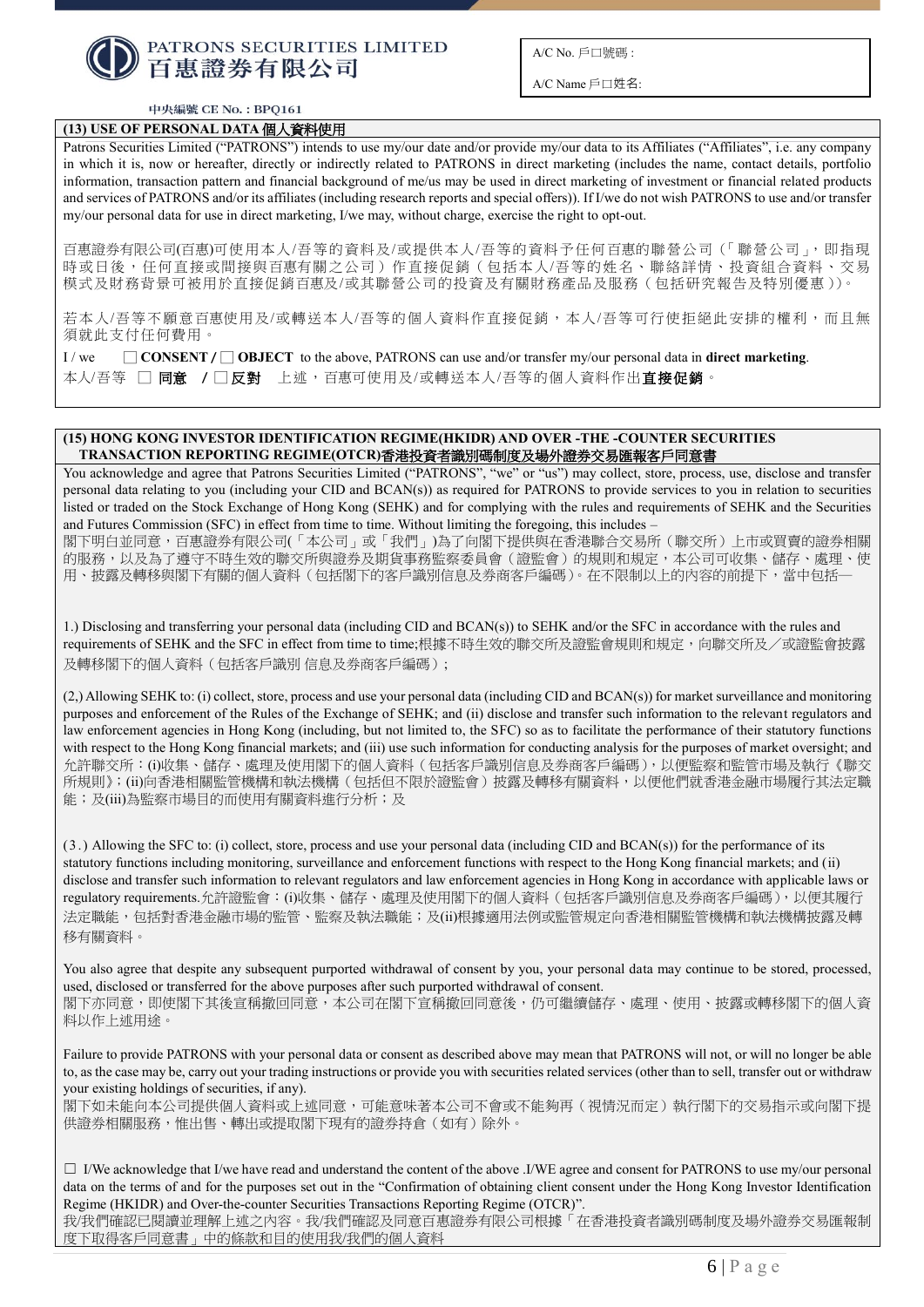

 $A/C$  Name 戶口姓名:

#### 中央編號 CE No.: BPQ161

# **(14) CLIENT SECURITIES AND SECURITIES COLLATERAL** 客戶證券或證券抵押品

(**For Securities Margin Account of PATRONS Only** 僅適用於百惠證券的證券保證金買賣帳戶**)**

I/We hereby authorize PATRONS and its associated entities (as defined in the Securities and Futures Ordinance) (if any) for a period commencing from the date of PATRONS's approval to this authority up to and including the last day of the eleventh (11th) month next after the date of such approval to deal with my/our securities and securities collateral from time to time received or held in Hong Kong by or on behalf of PATRONS or any of its associated entities in one or more of the following ways without further notice to or consent from me/us: 本人/吾等授權百惠 證券及其有聯繫實體 ( 按《證券及期貨條例》之定義 )(如有)可於百惠證券批准本授權當天開始直至及包括隨後第十 一個月份的最後一天的期間內,以下列一種或多於一種方式處理不時由百惠證券或其任何有聯繫實體代本人/吾等在香 港收取或持有的證券及證券抵押品,毋須進一步通知本人/ 吾等或取得本人/吾等的同意 :

- 1. to apply any of the securities or securities collateral pursuant to a securities borrowing and lending agreement; 依據證券借貸協議運用任何有關證券或證券抵押品;
- 2. to deposit any of the securities collateral with an authorized financial institution as collateral for financial accommodation provided to PATRONS; and/or

將任何有關證券抵押品存放於認可財務機構,作為提供予百惠證券的財務通融的抵押品;及/或

3. to deposit any of the securities collateral with any clearing house recognized by the Hong Kong Securities and Futures Commission or another intermediary licensed or registered for dealing in securities as collateral for the discharge and satisfaction of PATRONS's settlement obligations and liabilities. I/We hereby acknowledge that PATRONS has the practice of repledging clients' securities collateral. This authority may be renewed or deemed to have been renewed in accordance with the Securities and Futures (Client Securities) Rules but may be revoked by me/us by giving to PATRONS at least 5 business days' prior written notice of revocation

將任何有關證券抵押品存放於獲香港證券及期貨事務監察委員會認可的結算所或另一獲發牌或獲註冊進行證券交易的 中介人,作為解除百惠證券在交收上的義務和清償百惠證券在交收上的法律責任的抵押品。 本人/吾等獲悉百惠證 券有將證券抵押品再質押的做法。 本授權可根據《證券及期貨 ( 客戶證券 ) 規則》的規定下予以續期或被當作已續 期,惟本人/吾等可向百惠證券發出不少於 5 個工作天之事先書面通知以撤銷本授權。

# **(16) DECLARATION BY CLIENT** 客戶聲明

I/We confirm that the information sets out in Account Opening Form of Patrons Securities Limited (PATRONS) is true, complete and correct . 本人/吾等確認在百惠證券有限公司(百惠) 開戶表格所填寫的資料均屬真實、完全及正確。

I/We understand all provisions set out in the Securities Client Agreement and Schedules of PATRONS, and accept and agree to be bound by these terms . 本人/吾等明白百惠證券客戶協議及附表所載的條文,並接受及同意受該等文件約束。

I/We agree to pay such fees and charges as set out in the Fee Schedule or as PATRONS may from time to time prescribe. 本人/吾等同意按收費附表之規定或百惠可定期修訂之規定支付該等服務費。

I/We acknowledge that the risk disclosure statements of the Client Agreement were provided in a language of my/our choice and I/we was/were invited to read the risk disclosure statements, ask questions and take independent advice if I/we wish. 本人/吾等確認已獲提供本人/吾等揀選語言版本於客戶協條款列明的風險聲明。本人/吾等已被請求閱讀該等風險聲明,發問及如認為 有需要諮詢獨立意見。

I/We confirm that I/we have read, understand and agree to all provisions on Notes Relating to the Common Reporting Standard (CRS) and the Foreign Account Tax Compliance Act (FATCA) set out in the Terms & Conditions and accept and agree to be bounded thereby. 本人/吾等確認已閲讀、明白及同意《條款及條件》中所載的《有關共同滙報標準(CRS)及美國海外帳戶稅收合規法案(FATCA)之附 註》的條文,並接受及同意受該等文件約束。

|                                          | Primary Client 客戶                       | Joint Client 聯名客戶                        |
|------------------------------------------|-----------------------------------------|------------------------------------------|
| Signature $\frac{25}{26}$ $\frac{2}{16}$ |                                         | €<br>ⅇ                                   |
| Name 姓名                                  |                                         |                                          |
| Date 日期                                  | мĦ<br>Υ⁄Ξ<br>DЕ                         | Υ⁄Ξ<br>мĦ<br>DЕ                          |
|                                          | * For Joint Account only只適用於聯名戶口: Any任何 | of the signatures will be valid 名人仕簽名有效。 |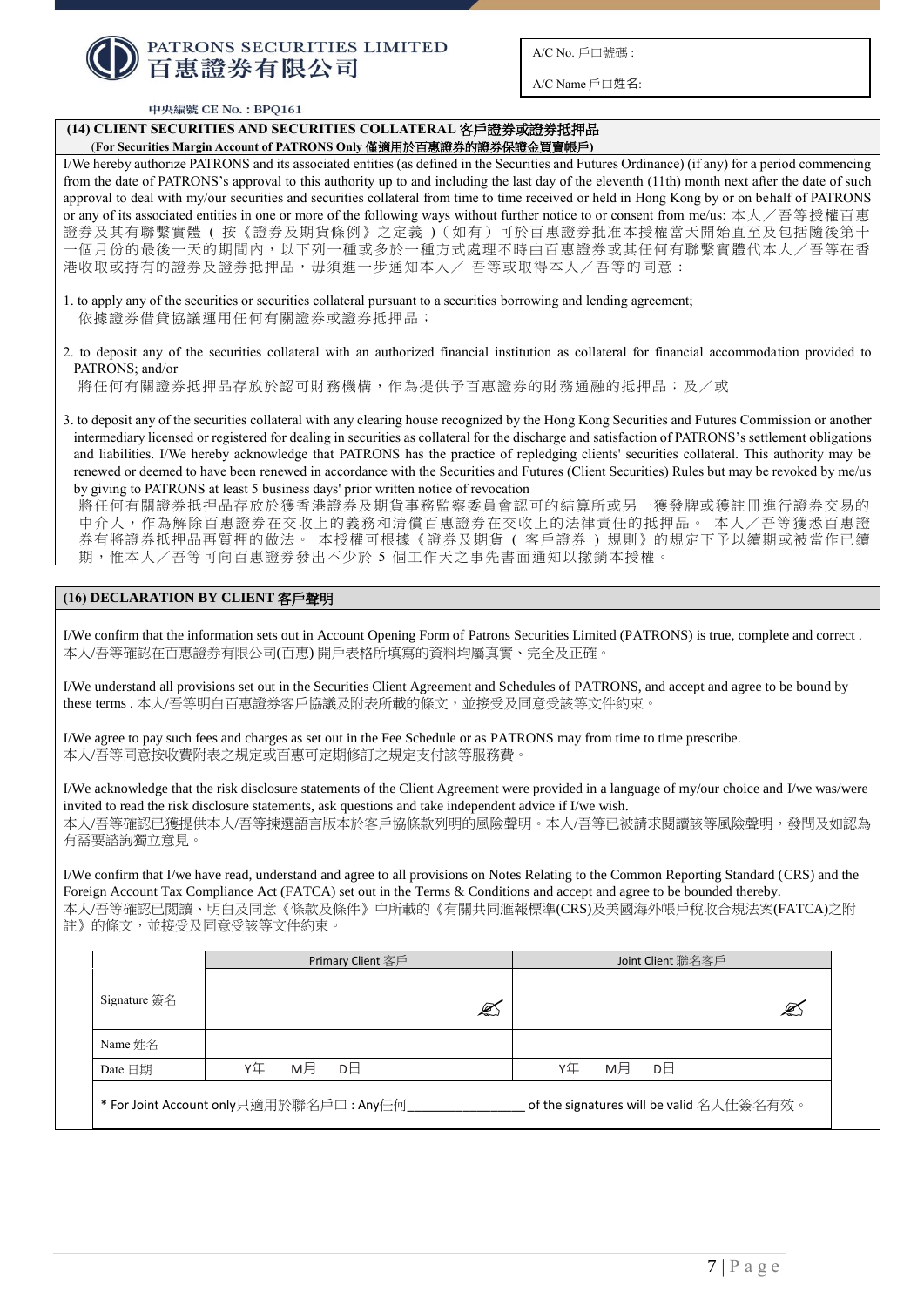

A/C Name 戶口姓名:

中央編號 CE No.: BPQ161

## **(17) SIGNED BY WITNESS** 見證人簽署

I, the undersigned, hereby confirm that I have identified the above client(s) who executed this Application Form before me, and I have reviewed the originals and certified the account opening documents for the client(s).

| .,謹此確認上述客戶於本人面前簽署此申請表,及本人已參閱相關開戶文件的正本並核實該等文件。<br>本人<br>、、即下述簽署人 |                           |                |  |  |
|-----------------------------------------------------------------|---------------------------|----------------|--|--|
| Signature of Witness 見證人簽署                                      | ID Card No<br>身份證號碼       | CE No.<br>中央編號 |  |  |
|                                                                 | Profession Title<br>專業及職銜 | Date<br>日期     |  |  |
| Name<br>姓名                                                      | Address<br>地址             |                |  |  |

Where the account opening documents are not executed in the presence of an employee of the licensed or registered person, the signing of the client agreement (as defined in paragraph 6.1 of the Code of Conduct) and sighting of related identity documents should be certified by any other licensed or registered person, an affiliate of a licensed or registered person, a JP (Justice of the Peace), or a professional person such as a branch manager of a bank, certified public accountant, lawyer, notary public or chartered secretary. 如開戶文件並非在持牌人或註冊人 的僱員面前簽立,則客戶協議(如《操守準則》第6.1段所界定)的簽立,及有關的身份證明文件的見證,應由其他持牌人或註冊人、持牌人或註冊人的聯繫人士、太平紳 士或專業人士例如銀行分行經理、執業會計師、律師、公證人或特許秘書加以驗證。

• Sign and write "Certified True Copy" on the photocopy of the documents; 在有關副本上簽署及寫上「經核實之真實副本」;

• Sign and state his/her full name and specific designation on the original copy of the Account Opening Form, and

在開戶申請表的正本上簽署,並註明見證人的姓名及職銜; 及

• Attach his/her business card. 附上見證人的名片。

#### **For internal use only** 內部使用

## **(17) DECLARATION BY LICENSED PERSON** 持牌人聲明

I/We, Patrons Securities Limited representative(s), hereby declare and confirm that I/we have provided the Risk Disclosure Statement and Disclaimers in a language of the above client(s) ' choice (English or Chinese) and invited the client(s) to read the same, ask questions and take independent advice if the client(s) so wishes.

本人/吾等為百惠證券有限公司的註冊職員,並謹此聲明及確認本人/吾等已按照上述客戶所選擇的語言(英文或中文),提供附於客戶 協議書的風險披露聲明及免責聲明及邀請客戶閱讀該等聲明,提出問題及徵求獨立的意見。

Place to make the Risk Disclosure Statements to the client 與客戶作出聲明的地點

□ in the office of Patrons Securities Limited 在百惠證券有限公司

 $\Box$  other location 其他地點:

| by phone 透過電話: Record Line No錄音電話號碼                                      | Time 時間                         |               |  |  |
|--------------------------------------------------------------------------|---------------------------------|---------------|--|--|
| Licensed Person Signature 持牌人簽署                                          | Names of Licensed Person 持牌人姓名  | CE No. 中央編號   |  |  |
|                                                                          |                                 | Date $\Box$ 期 |  |  |
| Х                                                                        |                                 |               |  |  |
| (18) APPROVED AND ACCEPTED BY 核准及接納: PATRONS SECURITIES LIMITED 百惠證券有限公司 |                                 |               |  |  |
| Authorised Signature 授權人簽署                                               | Name of Authorised Person 授權人姓名 | Date $\Box$   |  |  |
|                                                                          |                                 |               |  |  |
|                                                                          |                                 |               |  |  |
|                                                                          |                                 |               |  |  |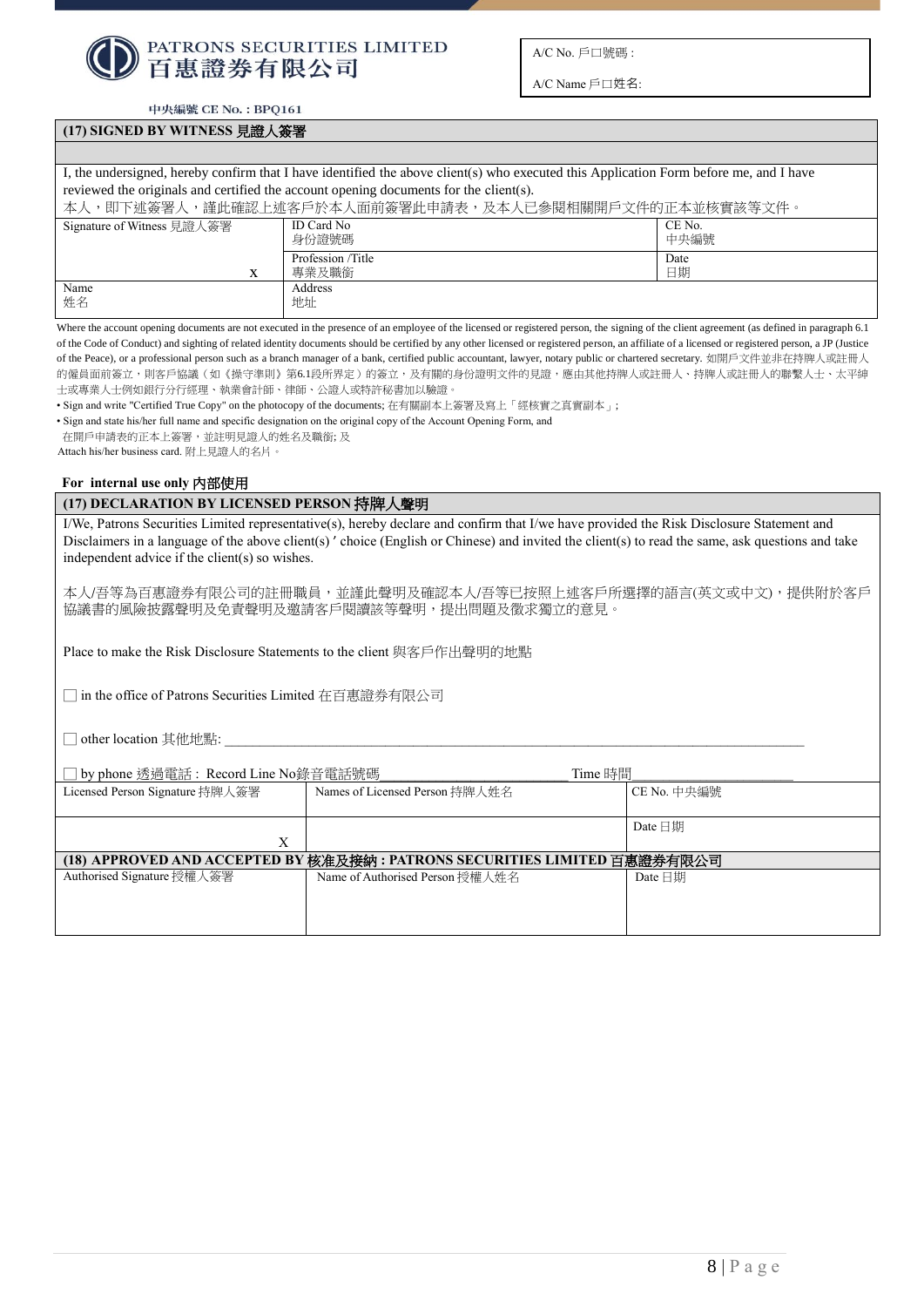| <b>● PATRONS SECURITIES LIMITED</b> |
|-------------------------------------|

中央編號 CE No.: BPQ161

A/C No. 戶口號碼 :

A/C Name 戶口姓名:

| For internal use only 內部使用                                                                                                                                                                                                                                                                                                                                              |  |  |  |  |  |
|-------------------------------------------------------------------------------------------------------------------------------------------------------------------------------------------------------------------------------------------------------------------------------------------------------------------------------------------------------------------------|--|--|--|--|--|
| Documents Checklist for Opening Individual/ Joint Account 個人/聯名帳戶 開戶文件檢查清單                                                                                                                                                                                                                                                                                              |  |  |  |  |  |
| Securities Client Agreement and Schedules 證券客戶協議及附表 (No signature required 無需簽署)                                                                                                                                                                                                                                                                                        |  |  |  |  |  |
| Completed & signed the Documents below 填妥並簽署以下之表格:<br>Account Opening Form (Individual / Joint) 開戶表格 (個人/聯名)<br>Knowledge of Derivatives 衍生產品的認識<br>US FATCA Self-Certification 美國海外帳戶稅收合規法案聲明<br>CRS-I (Individual Tax Residency Self-Certification 個人稅務居民身份自我證明)<br>] W-8BEN (Non U.S. Person 非美國人)<br>□ Client Risk Profile Questionnaire (Individual) 客戶風險取向問卷 (個人) |  |  |  |  |  |
| Completed & signed the Documents below 填妥並簽署以下之表格 (if applicable 如適用)                                                                                                                                                                                                                                                                                                   |  |  |  |  |  |
| Client Money Standing Authority 客戶款項常設授權 (Clients opening more than one account in PATRONS 適用於客戶於百惠開設多於<br>一個帳戶)                                                                                                                                                                                                                                                        |  |  |  |  |  |
| □ Client Securities Standing Authority (for Margin Account) 客戶證券常設授權 (保證金帳戶)                                                                                                                                                                                                                                                                                            |  |  |  |  |  |
| AML & ATF Questionnaire (Individual) 防止洗黑錢及防止恐怖份子籌資活動問卷 (個人)<br>Individual/Corporate Professional Investors (Category B) Assessment Form 個人/公司專業投資者(B類)評估表格                                                                                                                                                                                                             |  |  |  |  |  |
|                                                                                                                                                                                                                                                                                                                                                                         |  |  |  |  |  |
| Personal Documents 個人文件:<br>] Certified true copy of Identity Card Card(both sides) /Passport 身份證 (正背面) / 護照副證明核證副本<br>- Hong Kong permanent residents Identity Card 香港永久居民身份證<br>- Non-Hong Kong permanent residents: Identity Card of the place of residence and/or Passport 非香港永久居民:當地身份證及/或護                                                                        |  |  |  |  |  |
| 照                                                                                                                                                                                                                                                                                                                                                                       |  |  |  |  |  |
| - Non-Hong Kong residents (including Mainland residents and overseas nationals) : Identity Card /a valid Exit / Entry Permit and/or<br><b>Travel Permit</b>                                                                                                                                                                                                             |  |  |  |  |  |
| 非香港(包括中國內地居民及海外人士)之身份證/入境證明及/或通行證身份證明文件副本                                                                                                                                                                                                                                                                                                                               |  |  |  |  |  |
| □ Certified true copy of residential address proof (within 3 months) (Utility statement, Bank statement etc. (Post office box numbers will not be                                                                                                                                                                                                                       |  |  |  |  |  |
| accepted)<br>住址證明之核證副本(三個月內),銀行結單或公共服務單據等副本(郵政信箱恕不接受)                                                                                                                                                                                                                                                                                                                   |  |  |  |  |  |
| Copy of the first page of a bank passbook or ATM card with the name as the account holder and the account number<br>顯示申請人為帳戶持有人及列有帳戶號碼的銀行存摺首頁或提款卡的副本                                                                                                                                                                                                                    |  |  |  |  |  |
| □ Certificate of loss of U.S. citizenship and proof of other nationality 美國國籍棄籍證明及其他國籍證明文件 (If applicable 如適)用)                                                                                                                                                                                                                                                         |  |  |  |  |  |
| Employer Consent Letter (If Client is an employee of a company registered with the SFC)<br>僱主書面同意書,若客戶受僱於香港證券及期貨事務監察委員會註冊之公司)<br>(if applicable 如適用)                                                                                                                                                                                                                    |  |  |  |  |  |
| Professional Investors(Category B) 專業投資者(B類) (If applicable 如適)用)<br>□ Certified true copy of Asset Proof 資產證明之核證副本<br>□ Investment Experience Proof 投資經驗證明                                                                                                                                                                                                             |  |  |  |  |  |
| □. Client's cheque (A/C opening in a non-face to-face approach) 客戶支票 (非面對面的情況下開戶) (If applicable 如適)用)<br>issued from a licensed bank in HK 由香港持牌銀行發出 □ payable to " Patrons Securities Limited " 支票抬頭「百惠證券有<br>限公司」                                                                                                                                                    |  |  |  |  |  |
| cheque amount not less than 支票金額不低於: HK\$10,000<br>client name shown on cheque 客戶名稱須顯示於支票上<br>same client's signature on cheque and Account Opening Form<br>cheque copy retained 保留支票副本<br>支票上之客戶簽名,須與證券戶口開立表格上相同<br>cheque cleared 支票須兌付                                                                                                                               |  |  |  |  |  |